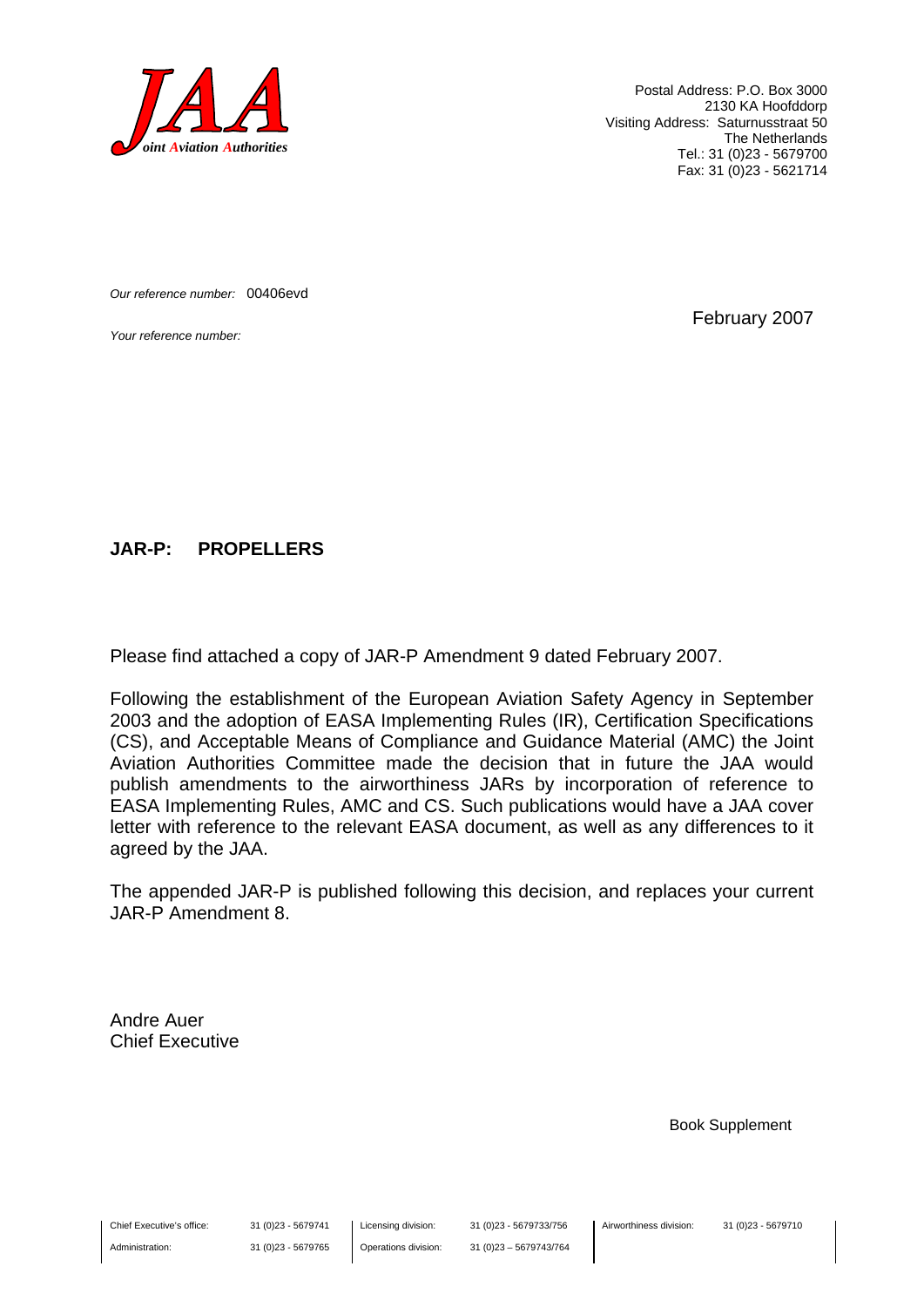# **Joint Aviation Requirements**

## **JAR–P**

**Propellers** 

**Joint Aviation Authorities**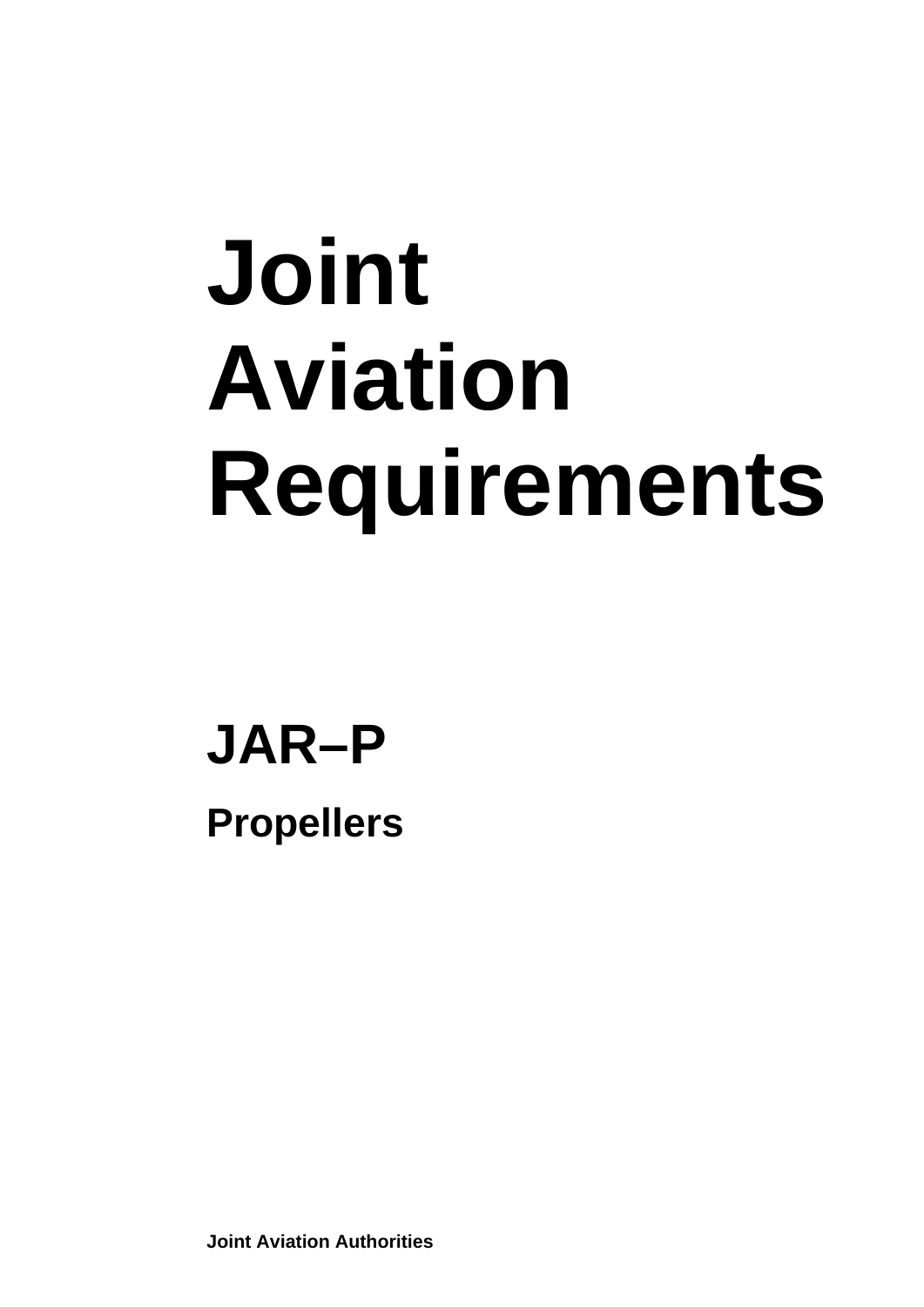# **Joint Aviation Requirements**

## **JAR–P**

### **Propellers**

Amendment 9 February 2007

All rights reserved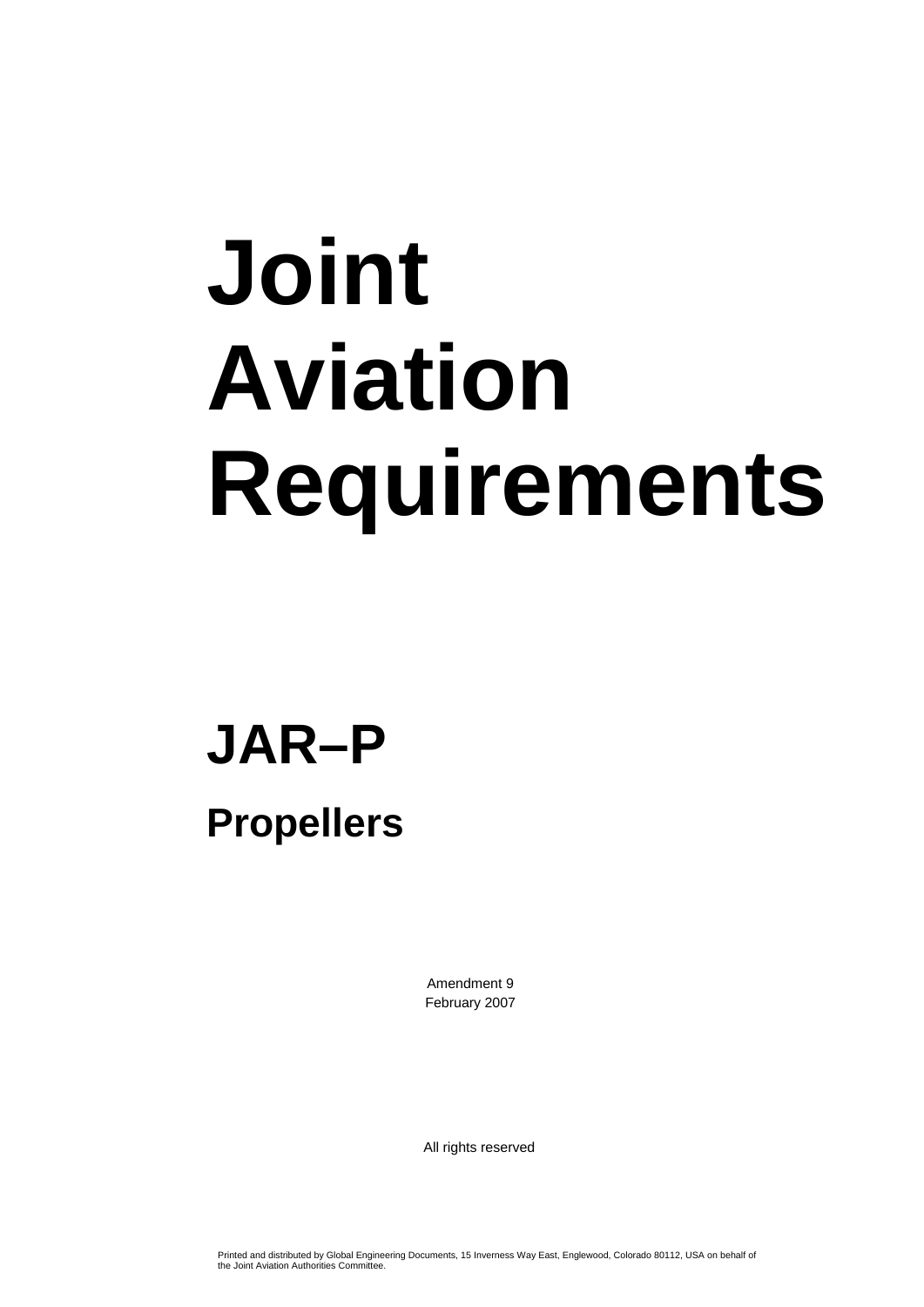The members of the Joint Aviation Authorities Committee are representatives of the Civil Aviation Authorities of the countries and of the European Aviation Safety Agency (EASA) that have signed the 'Arrangements Concerning the Development and the Acceptance of Joint Aviation Requirements'. A list of these members is kept by European Civil Aviation Conference, 3 bis Villa Emile Bergerat, 92522 NEUILLY SUR SEINE Cedex, France.\*

**[**Further printed copies of the Joint Aviation Authorities Documents can be purchased from Global Engineering Documents, whose world wide offices are listed on the JAA website (www.jaa.nl) and Global website (www.global.ihs.com).

For electronic versions of Joint Aviation Authorities Documents please refer to the website of Information Handling Services (IHS) on www.ihsaviation.com, where you will find information on how to order.

Enquiries regarding the contents should be addressed to Central JAA, Saturnusstraat 50, PO Box 3000, 2130 KA HOOFDDORP, Netherlands (E-mail publications@jaa.nl).**]**

\* These members are:

**<sup>[</sup>**Albania, Armenia, Austria, Belgium, Bosnia & Herzegovina, Bulgaria, Croatia, Cyprus, Czech Republic, Denmark, Estonia, European Aviation Safety Agency , Finland, Former Yugoslav Republic of Macedonia (FYROM), France, Germany, Greece, Hungary, Iceland, Ireland, Italy, Latvia, Lithuania, Luxembourg, Malta, Monaco, Netherlands, Norway, Poland, Portugal, Republic of Moldova, Romania, Serbia & Montenegro, Slovak Republic, Slovenia, Spain, Sweden, Switzerland, Turkey, Ukraine & United Kingdom.**]**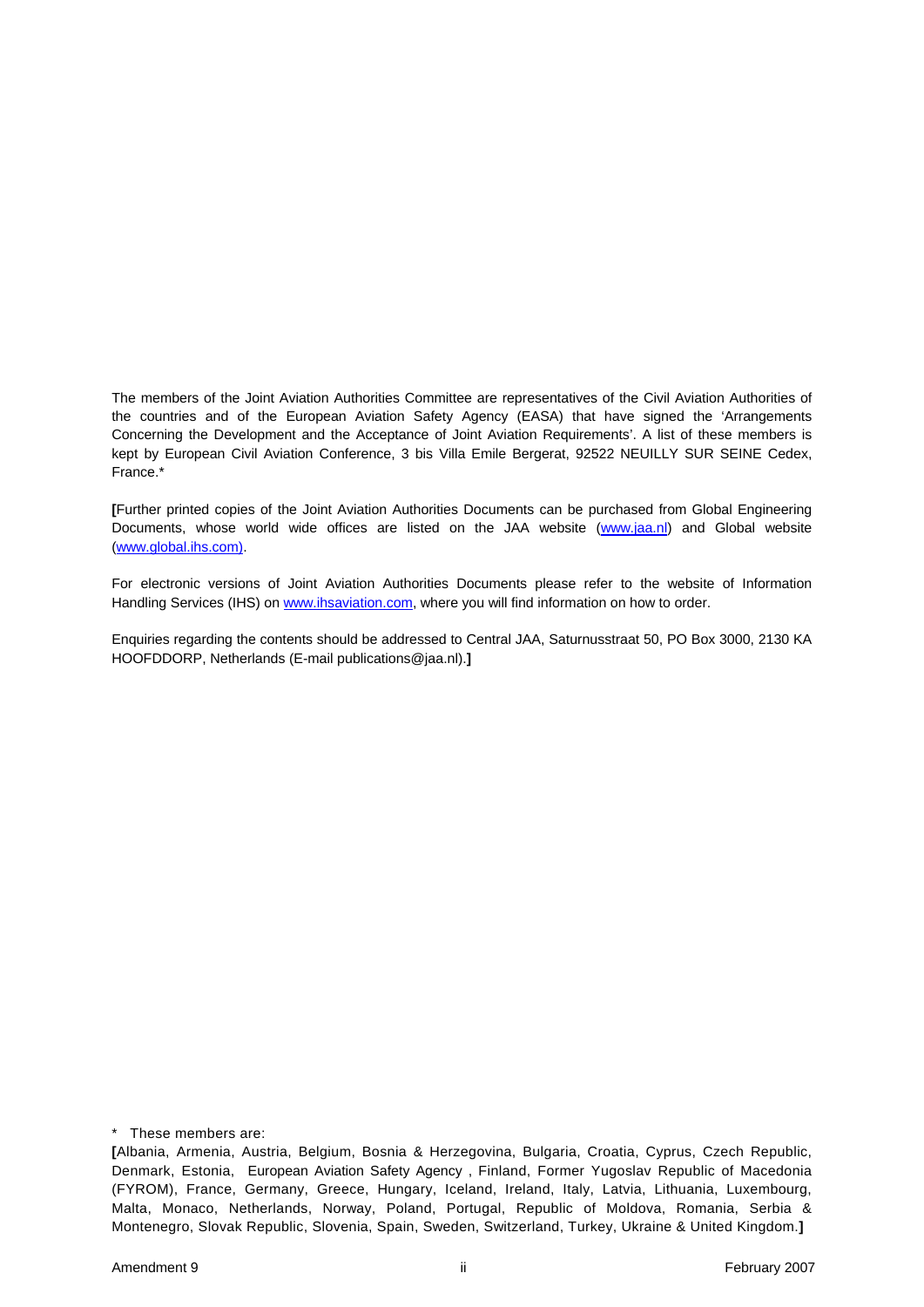JAR-P Section 1A consists of:

- a) The articles 1 and 2 of the EASA Executive Director Decision No 2003/7/RM dated 24 October 2003.
- b) The subparts of Book 1 of the Annex to the EASA Executive Director Decision No 2003/7/RM dated 24 October 2003 (also called CS-P).

JAR-P Section 1B consists of:

#### INTENTIONALLY LEFT BLANK

JAR-P Section 2 consists of:

a) The appendices of Book 2 of the Annex to the EASA Executive Director Decision No 2003/7/RM dated 24 October 2003 (also called CS-P).

Note:

For all references to Agency please read Joint Aviation Authorities/Authority as appropriate.